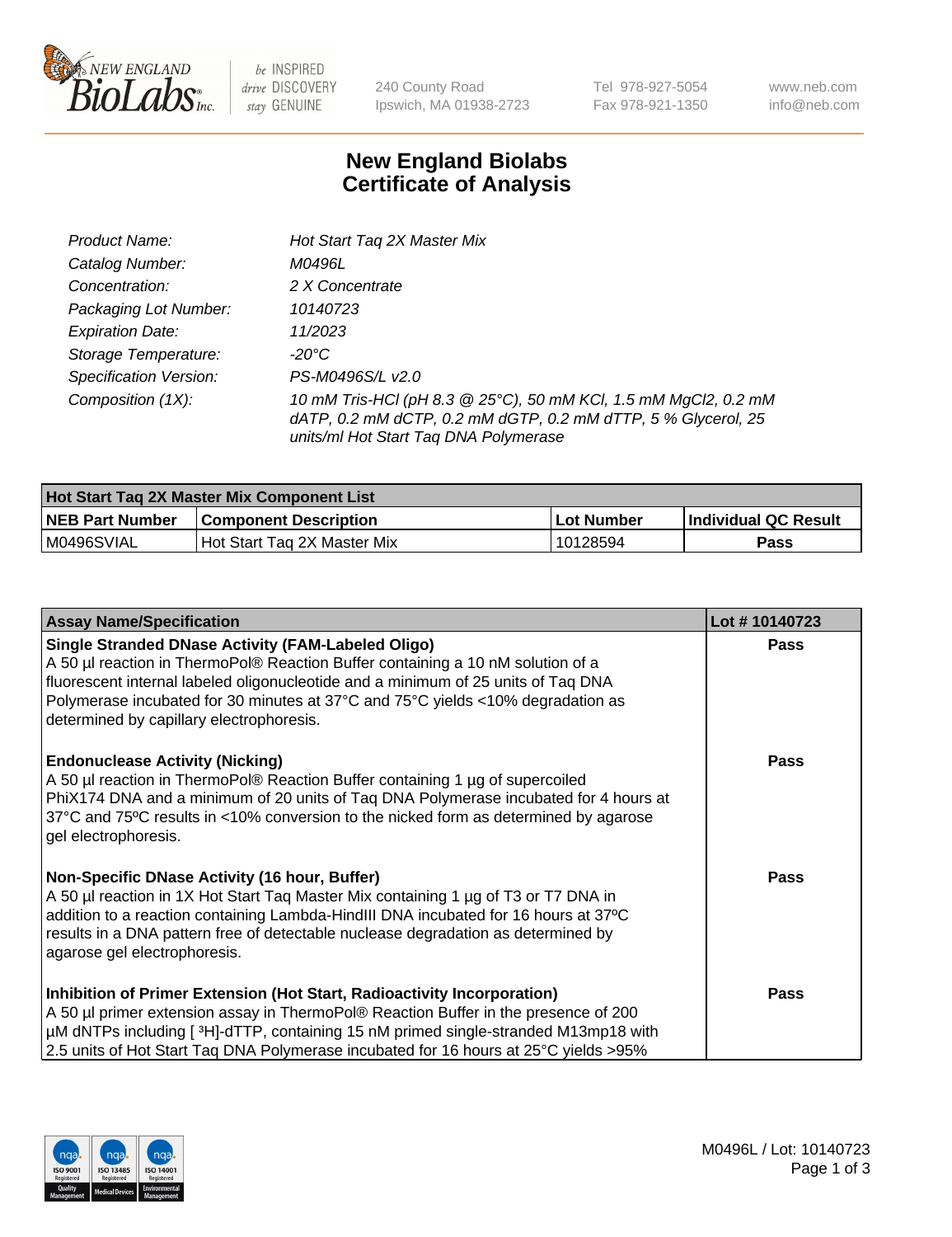

be INSPIRED drive DISCOVERY stay GENUINE

240 County Road Ipswich, MA 01938-2723 Tel 978-927-5054 Fax 978-921-1350

www.neb.com info@neb.com

| <b>Assay Name/Specification</b>                                                                                                                                                                                                                                                                                                                                                                                              | Lot #10140723 |
|------------------------------------------------------------------------------------------------------------------------------------------------------------------------------------------------------------------------------------------------------------------------------------------------------------------------------------------------------------------------------------------------------------------------------|---------------|
| inhibition when compared to a non-hot start control reaction.                                                                                                                                                                                                                                                                                                                                                                |               |
| PCR Amplification (5 kb Lambda, Master Mix)<br>A 25 µl reaction in 1X Hot Start Taq Master Mix and 0.2 µM primers containing 5 ng<br>Lambda DNA for 25 cycles of PCR amplification results in the expected 5 kb product.                                                                                                                                                                                                     | Pass          |
| <b>RNase Activity (Extended Digestion)</b><br>A 10 µl reaction in NEBuffer 4 containing 40 ng of a 300 base single-stranded RNA<br>and a minimum of 1 µl of Hot Start Taq 2X Master Mix is incubated at 37°C. After<br>incubation for 4 hours, >90% of the substrate RNA remains intact as determined by<br>gel electrophoresis using fluorescent detection.                                                                 | Pass          |
| qPCR DNA Contamination (E. coli Genomic)<br>A minimum of 5 units of Hot Start Taq DNA Polymerase is screened for the presence of<br>E. coli genomic DNA using SYBR® Green qPCR with primers specific for the E. coli 16S<br>rRNA locus. Results are quantified using a standard curve generated from purified E.<br>coli genomic DNA. The measured level of E. coli genomic DNA contamination is $\leq 1$ E.<br>coli genome. | Pass          |
| PCR Amplification (Hot Start 2 kb Lambda DNA, Master Mix)<br>A 50 µl reaction in 1X Hot Start Taq Master Mix and 0.2 µM primers containing 20 pg<br>Lambda DNA and 100 ng Human Genomic DNA for 30 cycles of PCR amplification results<br>in an increase in yield of the 2 kb Lambda product and a decrease in non-specific<br>genomic bands when compared to a non-hot start control reaction.                              | Pass          |
| <b>Phosphatase Activity (pNPP)</b><br>A 200 µl reaction in 1M Diethanolamine, pH 9.8, 0.5 mM MgCl2 containing 2.5 mM<br>p-Nitrophenyl Phosphate (pNPP) and a minimum of 100 units of Taq DNA Polymerase<br>incubated for 4 hours at 37°C yields <0.0001 unit of alkaline phosphatase activity<br>as determined by spectrophotometric analysis.                                                                               | <b>Pass</b>   |
| <b>Protein Purity Assay (SDS-PAGE)</b><br>Taq DNA Polymerase is ≥ 99% pure as determined by SDS-PAGE analysis using Coomassie<br>Blue detection.                                                                                                                                                                                                                                                                             | Pass          |

This product has been tested and shown to be in compliance with all specifications.

One or more products referenced in this document may be covered by a 3rd-party trademark. Please visit <www.neb.com/trademarks>for additional information.